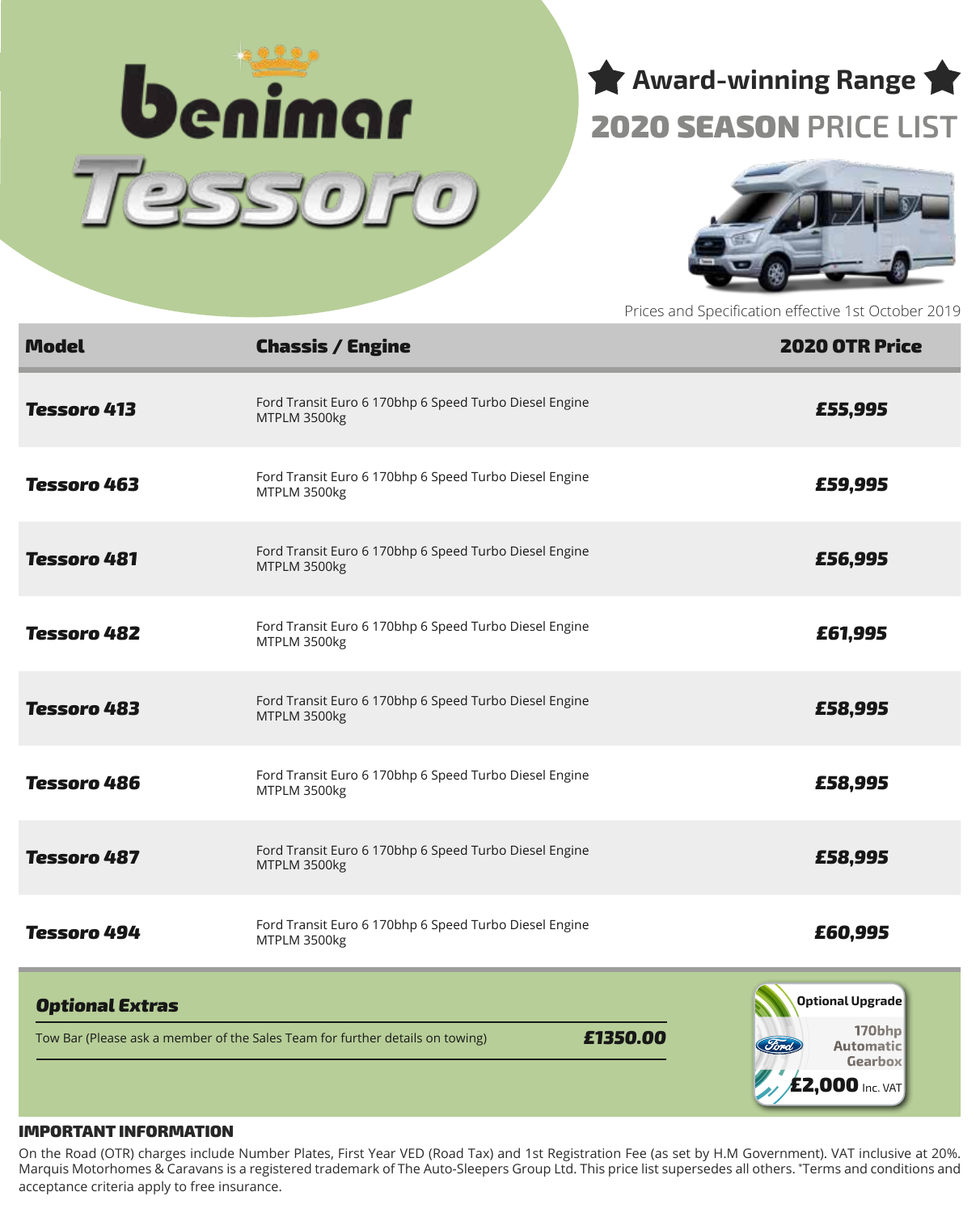### **2020 SEASON SPECIFICATION**

#### Chassis Specification

- Ford Transit 170bhp Euro 6 Engine with AdBlue technology and daytime running lights
- Stylish silver grey chassis cab with colour coded bumper
- Ford auto Start/Stop system (disabled on Automatic Gearbox option)
- 70 litre fuel tank
- 3 year chassis warranty

#### Safety

- NCC approval and full UK specification
- Driver and passenger airbag • Cruise control
- ABS, ESP, Traction control and
- Hill assist and curve assist • Increased rear axle width
- 1980mm for better stability • Remote central locking of
- cab doors and immobiliser
- Alloy wheels plus full spare on all models
- Electric windows
- Heated and electric wing mirrors
- Automatic headlights and
- windscreen wipers • Fast defrost windscreen system
- $\cdot$  CO<sub>2</sub> alarm
- Smoke alarm

#### Audio System

- Media function controls on steering wheel
- Upgraded 9" touch screen DAB Radio with MP3 player, USB port and Bluetooth handsfree with integrated rear view observation camera and Sat Nav system compatible with Android and Apple
- Rear speakers

## **NCC Approved & Full**

### Comfort

- Cab air conditioning • Adjustable steering wheel
- with media controls
- Fully upholstered swivel captain chairs with two arm rests and height adjustment
- Door pockets and bottle holders
- Storage above cab
- 12v lighter sockets and USB input
- Gear stick and steering wheel in leather effect finish with chrome inserts
- Concertina blinds on doors and windscreen
- Removable entrance mat
- Cab reading lights with USB charging ports
- Rear corner steadies
- Removable carpets throughout habitation area
- High resilience seat foam and backrests (130 mm /5")

#### Living Area

- Truma iNet system
- Entrance light
	- Dometic Deluxe windows
	- Marel ash and white style furniture
	- Multi positional space saving drop down beds across the range with
	- removable aluminium ladder
		- door with soft closing hinges
		-
		- Multi directional sliding
		- table (selected models) • TV bracket
		-

#### **GPS Trackstar Leisure Tracker & 1 Years Free Subscription URE SPECIFICATE A SPECIFICATE A SPECIFICATE A SPECIFICATE A SPECIFICATE A SPECIFICATE A SPECIFICATE A SPECIFICAT<br>
1 <b>All Inclusive with 4** We can be a specification **and the specification** *.... All Inclusive* **Continuu**

### **Insurance\***

#### Bathroom

- Thetford cassette toilet with electric flush and 18 litre wheeled holding tank
- Chrome finish brass mixer taps and shower head
- Rooflight with flyscreen
- Towel holder
- Washbasin with single
- door cupboard below
- Fully separate shower

#### Body Construction

- Habitation door on UK side
- Awning light
- External shower point
- External BBQ point • Trackstar Leisure CAT6 Tracker
- with 1 years free subscription • ABS lower moulded rear
- panel with integral lights • GRP and 99% wood free construction
- 25 mm XPS insulation on sidewalls
- 53 mm XPS insulation on floor & roof
- High impact, scratch resistant flooring
- 120 litre fresh water tank isolated
- and heated with level sensor
- 105 litre waste water
- tank with level sensor
- Three point seat belts to all forward facing designated passenger seats
- High and low fixing points for optional rear mounted cycle rack (exc 483)
- Spacious rear garage with ample storage for leisure equipment & lighting (selected models)
- Single key locking for habitation doors
- High level brake light
- Colour coded side skirts
- High quality double glazed opening windows with night-latch ventilation
- Entrance door with flyscreen
- Gas bottle compartment
- Gas regulator suitable
- for butane or propane

# More comfort on the move in a new dimension: The Truma iNet System The Truma iNet System

enables the Combi heater and Truma air conditioning systems to be remotely controlled anywhere and anytime; be it on the ski slopes, at the beach or when hiking. The Truma iNet System allows you to control the units easily and simply via the Truma app from wherever you are, and to query the current device and vehicle status. This makes camping much more easy, comfortable and safe.







99% Wood-Free

Construction

For full warranty details please visit:

**www.marquisleisure.co.uk/warranty**

• Solar panel

• Leisure battery

Kitchen • Extractor hood

• Metal drawer runners with soft closing system • Dual fuel gas and electric hob with glass lid, oven and grill • Stainless steel sink with glass lid • 145 litre fridge/freezer with

• 135 litre fridge/freezer with

Electrics, Gas & Plumbing

• Large & easy to read 12v control panel near to the entrance door • Low energy consumption LED lighting

• Truma combi 6 kw heating and water system which operates on gas or electric • Pressurized fresh water system with self-filling pump • Isolation taps for gas appliances.

• Fan rooflight (excluding 483)

• Grade 3 Winter pack including: - Insulated and heated waste tanks - Insulated external pipes - External thermal screen cover - External fridge vent covers

• Microwave oven • White stone kitchen surface

• TV aerial • 3 x 220 sockets • 3x 12v sockets • Tv aerial socket • Mains consumer unit with mains isolator • 12v fuse board

automatic energy selection (exc 486)

automatic energy selection (486 only)

- Rooflights
- Secure positive catches on all furniture
	- Skyview rooflight
	- Flyscreens and blinds on all windows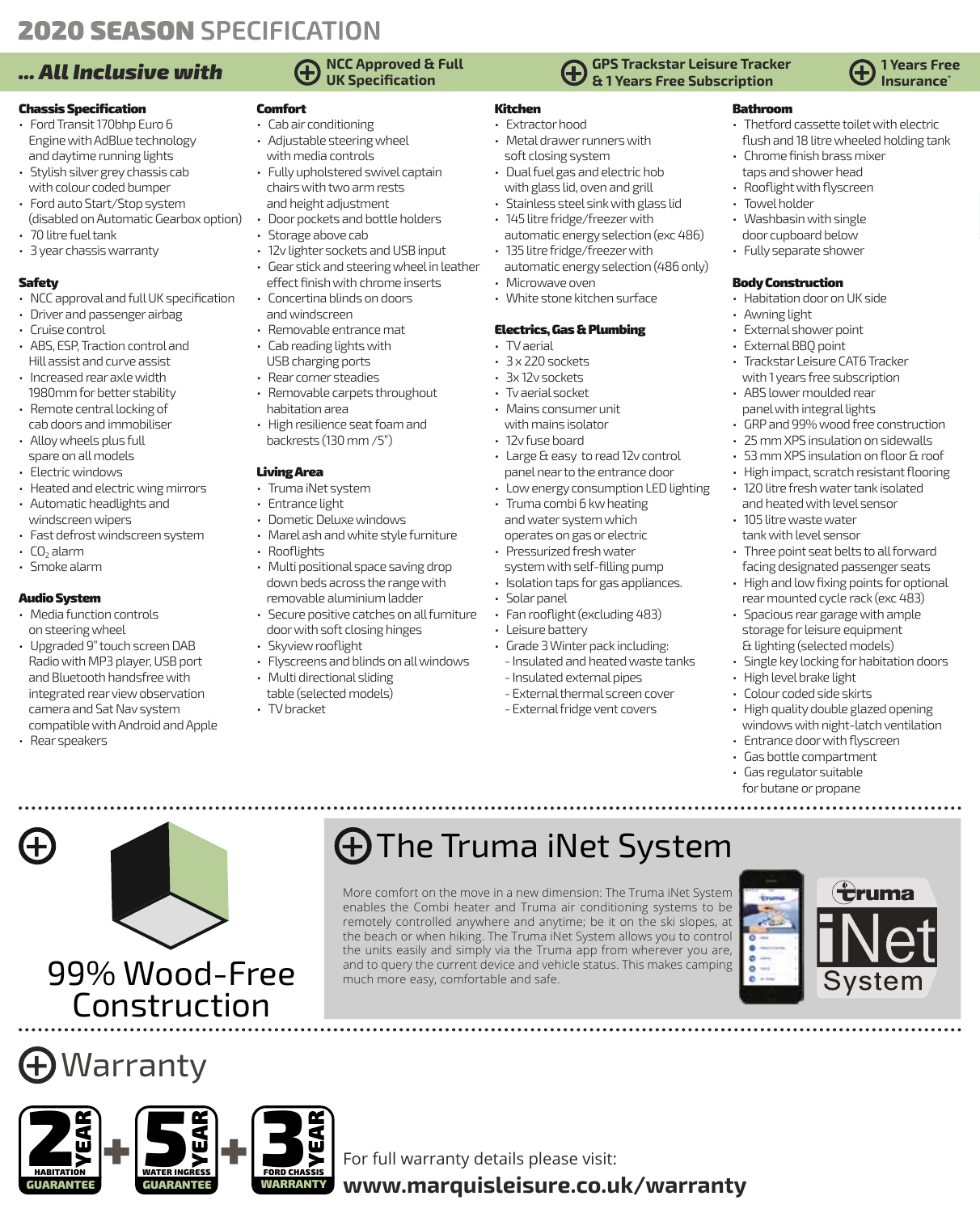|                                       | <b>Tessoro 413</b>                      | <b>Tessoro 463</b>                                | <b>Tessoro 481</b>                   | <b>Tessoro 482</b>                   |
|---------------------------------------|-----------------------------------------|---------------------------------------------------|--------------------------------------|--------------------------------------|
| Tessoro                               |                                         |                                                   |                                      | <b>NEW</b>                           |
| Ford Transit Diesel Engine            | 170bhp Manual                           | 170bhp Manual                                     | 170bhp Manual                        | 170bhp Manual                        |
| Designated Passenger Seats            | $\sqrt{4}$                              | $\overline{4}$                                    | $\overline{4}$                       | $\overline{4}$                       |
| Berths (Sleeping Positions)           | $\sqrt{4}$                              | $\overline{4}$                                    | $\overline{4}$                       | $\overline{4}$                       |
| Overall Length                        | 6.41m / 21'1"                           | 7.38m / 24'2"                                     | 5.98m / 19'7"                        | 6.98m / 22'9"                        |
| Overall Width (Mirrors Folded)        | 2.30m / 7'6"                            | 2.30m / 7'6"                                      | 2.30m / 7'6"                         | 2.30m / 7'6"                         |
| Overall Height (Exc TV Aerial)        | 2.89m / 9'5"                            | 2.89m / 9'5"                                      | 2.89m / 9'5"                         | 2.89m / 9'5"                         |
| MTPLM (A)                             | 3500kg                                  | 3500kg                                            | 3500kg                               | 3500kg                               |
| Mass in Running Order (B)             | 3085kg                                  | 3200kg                                            | 2995kg                               | 3200kg                               |
| Maximum User Payload (A-B)            | 415kg                                   | 300kg                                             | 505kg                                | 300kg                                |
| Maximum Trailer Weight                | 2000kg                                  | 2000kg                                            | 2000kg                               | 2000kg                               |
| Gross Train Weight                    | 5500kg                                  | 5500kg                                            | 5500kg                               | 5500kg                               |
| Rear Garage Aperture Dimensions (mm)# | 1045/225(h) x 840(w) x 2175(d)          | 1130(h) x 1205(w) x<br>2175(d)                    | 1900/830(h) x 535(w) x<br>380/945(d) | 350(h) x 540(w) x 2175(d)            |
| <b>Bed Sizes</b>                      |                                         |                                                   |                                      |                                      |
| Hinged Roof Bed                       | Double 1390mm x 1900mm / 4'6" x 6'2"    | Double1390mm x 1900mm / 4'6" x 6'2"               | Double 1390mm x 1900mm / 4'6" x 6'2" | Double 1390mm x 1900mm / 4'6" x 6'2' |
| Front Lounge Bed                      | N/A                                     | N/A                                               | Double 1400mm x 2100mm / 4'6" x 6'9" | Double 1390mm x 1900mm / 4'6" x 6'2" |
| Fixed Rear Bed                        | 2 x Single 800mm x 2100mm / 2'6" x 6'9" | 2 x Single 800mm x 1900mm / 2'6"<br>$\times 62''$ | N/A                                  | N/A                                  |

#### IMPORTANT INFORMATION

Data & accuracy: The contents of this publication are as accurate as possible at the time of going to press (Oct 2019), but this brochure should not be regarded as an infallible guide to current specifications, nor does it constitute an offer for the sale of any particular vehicle. Details of performance, dimensions and weights are subject to minor deviations within manufacturer tolerance limits (max +/- 5%).

Note 1: The Mass In Running Order (MIRO) - Weight of the Motorhome equipped to the manufacturer's standard specification including essential habitational equipment.

Note 2: Maximum User Payload includes Personal Effects Payload, conventional load and the Optional Equipment Payload.

Note 3: Maximum Technically Permissible Laden Mass (MTPLM) - The technical maximum permissible laden weight of the Motorhome.

Note 4: Please ensure that you've allowed for the masses of all items you intend to carry in the Motorhome.

Note 5: All data is calculated using metric weights and measurements. The imperial figures quoted are conversions thereof. All dimensions have a tolerance of +/- 25mm.

Note 6: Your Motorhome weights have been calculated with all water tanks empty and you are recommend to travel with all water tanks empty.

Note 7: Warning - Under no circumstances should the plated MTPLM of the Motorhome be exceeded.

Note 8: Heights are measured on an unladen vehicle with the aerial in the lowest position.

Note 9: Bed sizes have been rounded to the nearest inch.

Note 10: The maximum weight capacity for an electric drop down bed is 250kg, fixed rear beds have a limit of 250kg, overcab beds are 250kg and bunk beds 100kg.

Note 11: The optional Automatic gearbox on the Ford Chassis will increase the MIRO and therefore reduce the user payload by the same amount.

# Dimensions quoted are "aperture" height and width and interior garage dimensions may vary.